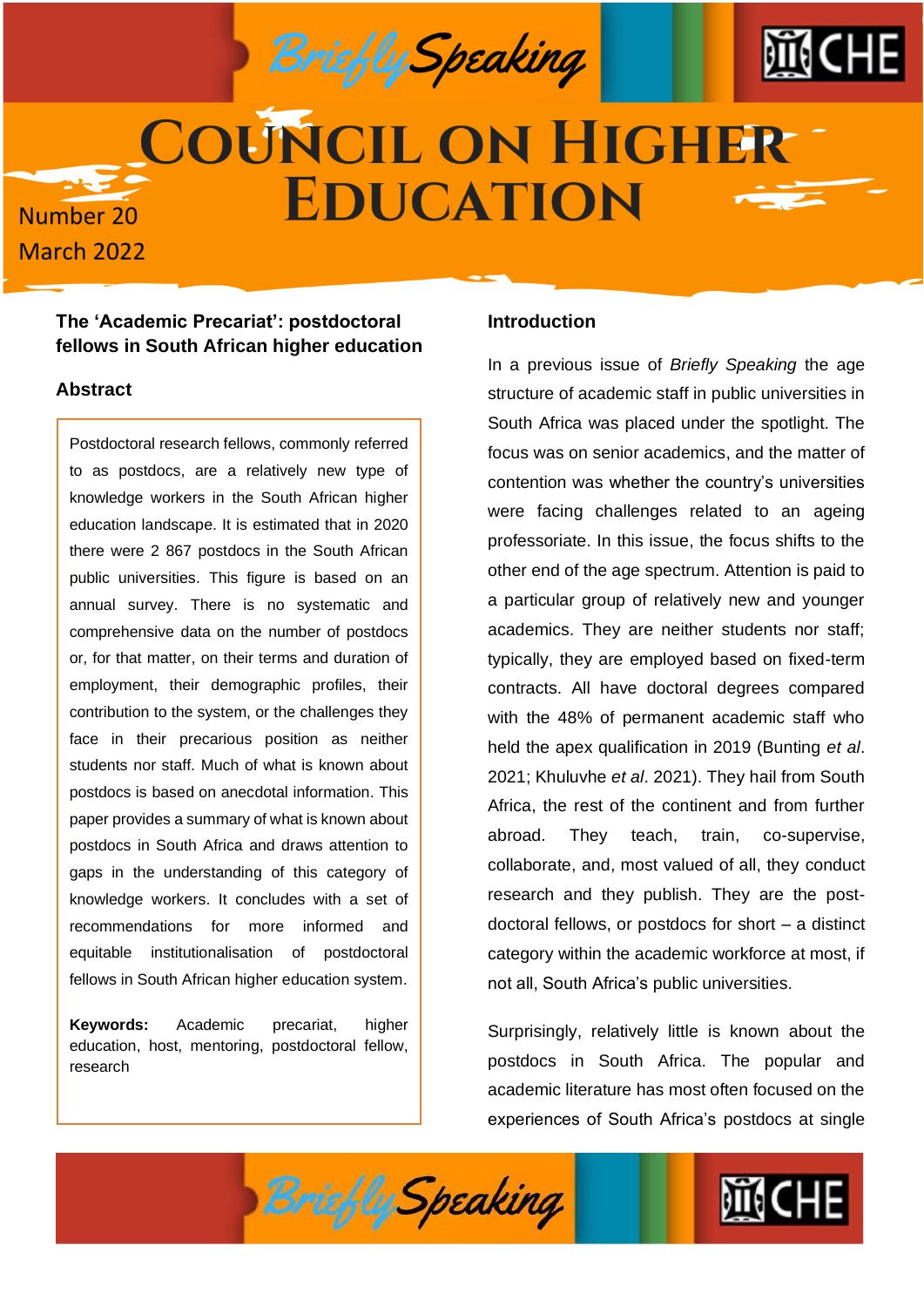universities (see for example Drennan & Morris 2021; Hammet 2012; Kerr 2020a, 2020b; Mothapo 2021; Simmonds & Bitzer 2018; Vranas & Hendry 2013). Very little data is available at the national or system level. Systems have not been set up (or adapted) to collect the kind of information needed to provide a comprehensive account of the functions, numbers, contributions, challenges and career pathways of postdocs. The problem is not unique to South Africa. In a recent policy paper on academic research careers, the OECD (2021: 43) identifies the need for more evidence on "what is really happening with doctorate holders, particularly with the postdoctoral cohort … [c]ountries often do not have a good understanding of the number of postdoctoral researchers, their working conditions, and their career trajectories".

This issue of *Briefly Speaking* sets out what is known about the postdocs in South Africa and, in doing so, hopes to identify important gaps in the understanding of the unique place of the postdocs in the country's higher education system. It does so by posing a series of questions, each of which speaks to a particular aspect of the postdocs as a relatively new addition to the academic workforce.

### **Who or what is a postdoc?**

There is no universally accepted definition of what constitutes a postdoc. According to the Frascati Manual (cited in OECD 2015<sup>1</sup>) a "postdoctoral researcher concerns the first grade into which a

newly qualified doctoral graduate would normally be recruited, for a fixed-term without the prospect of extension, either with an employment contract or a stipend". postdocs are therefore distinct from those who hold permanent academic posts such as researchers or assistant professors, or posts with a fixed-term but with the prospect of permanent or continuous employment (for example tenure-track) (OECD 2021: 14).

At the institutional level, Stellenbosch University (2017: 2) defines its postdocs as "PhD graduates who are establishing their academic research careers by primarily conducting research but can also undertake other academic activities such as lecturing and co-supervision of students, under the supervision of a host at the University. The host of a postdoctoral fellow is an academic staff member in a relevant academic department, centre or institute at Stellenbosch University, who acts as supervisor and mentor to the postdoc".

According to Van Bentham *et al*. (2020) the postdoctoral position was originally created as a short training period for doctoral graduates on the path to becoming university professors. And according to Lin and Chiu (2016), the postdoc "is a special transitional position for those with a doctoral degree and is usually regarded as an investment to accumulate the additional human and social capital needed to facilitate future job

OECD Publishing, Paris, https://dx.doi.org/10.1787/9789264239012 en.



<sup>&</sup>lt;sup>1</sup> OECD (2015), Frascati Manual 2015: Guidelines for Collecting and Reporting Data on Research and Experimental Development, The Measurement of Scientific, Technological and Innovation Activities,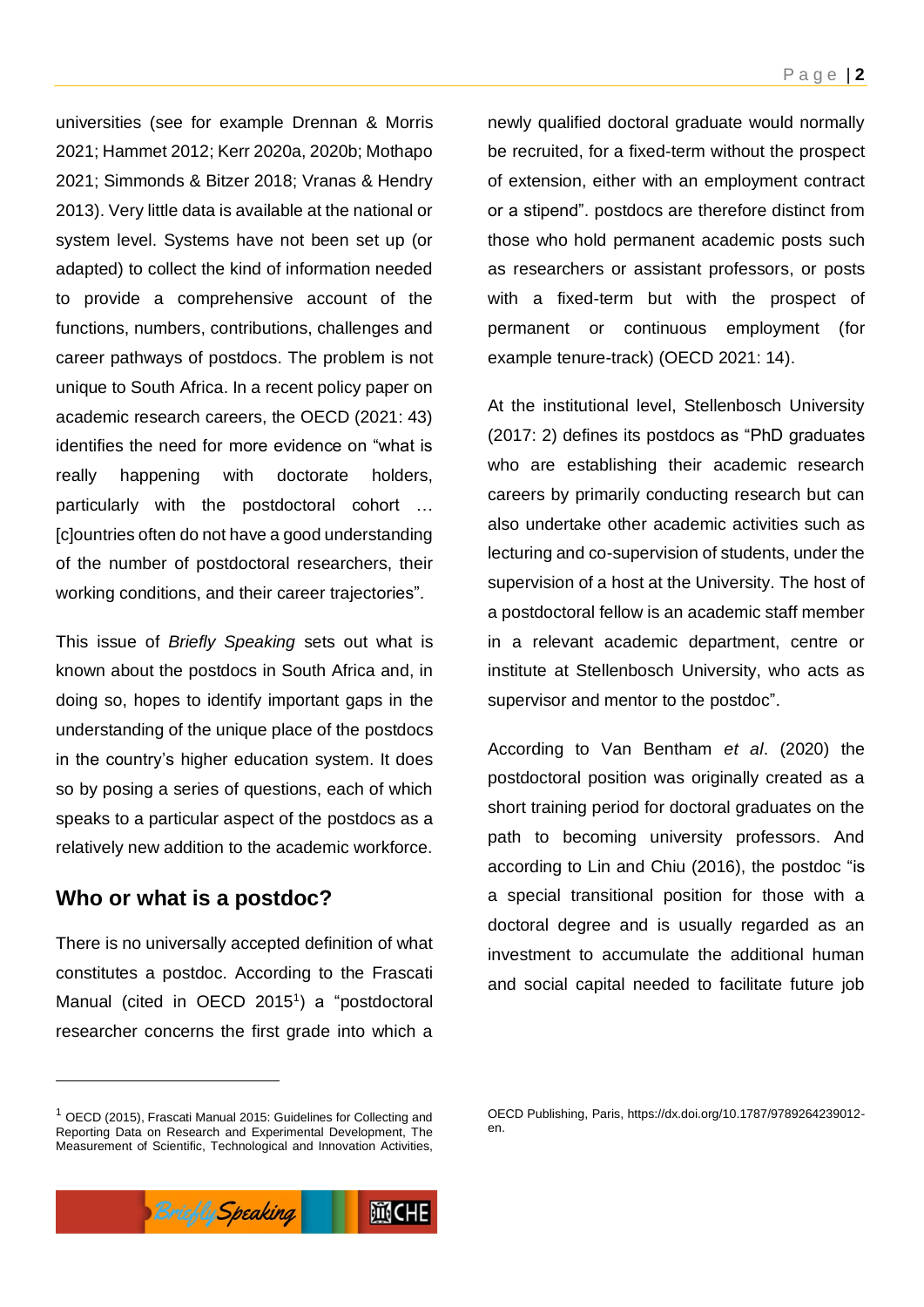searches or to add to an academic reserve army of unemployed PhDs".

In the USA, a postdoc position is seen as an expected component of an academic career (Wei *et al*. 2012). Doing a postdoc has also become more prevalent across all science domains and is no longer only typical in domains such as the natural sciences, and specifically the biological sciences.

In South Africa, public universities introduced the postdoctoral fellowship positions as far back as the 1980, and, by 1999, there were an estimated 300 postdocs, mainly at the universities of Cape Town, Pretoria, Stellenbosch, Witwatersrand and Rhodes (Vranas & Hendry 2013). It was in the early 2000s that postdocs became more common, driven, in part, by national priorities geared towards developing the nation's knowledge capital (Holley *et al*. 2018).

While the average age of postdocs is unknown, it is likely to be in the range of 30 to 45 years, based on the available data on the average age at which holders of doctorate degrees graduate, and depending on the scientific field. Schutte *et al*. (2013) in a survey of 88 postdocs, found that the average age of postdocs was 34 years, ranging from a minimum of 26 to a maximum of 51 years. Holley *et al*. (2018) observe that postdocs are usually young scientists $2$  who are within five years of obtaining their doctoral degree, often under the

age of 45. But as Simmonds and Blitzer (2018: 277) point out: "the envisaged age of a postdoc continues to be contested for various reasons [...] Preferring postdocs below the age of 45 needs to be viewed against the South African backdrop where, on average, doctoral candidates are between 33 (natural and agricultural sciences) and 41 (social sciences and humanities) years of age when first enrolling for a doctoral degree and can take five years completing their degrees".

The duration of a position of postdoc typically ranges from 6 months to 3 years (Holley *et al*. 2018; Simmonds & Blitzer 2018). Schutte *et al*. (2013) found that 82% of 60 South African postdocs held positions lasting up to two years. A more recent study based on a much larger sample size, found that the bulk (68%) of postdocs were contracted for a period of between two and four years (Mouton *et al*. 2021).

#### **What do postdocs do?**

In the South African context, postdocs teach in undergraduate programmes or courses, cosupervise postgraduate candidates, and conduct research and publish (Holley *et al*. 2018; Simmonds & Bitzer 2018). It is their research and publishing activities that are highly prized by universities because postdocs improve universities' knowledge production capacities and outputs (postgraduate supervision and publications) which, in turn, attract income via the

 $2$  'Scientist' is used in its broadest sense to include all areas of knowledge enquiry, including the Arts and Humanities.

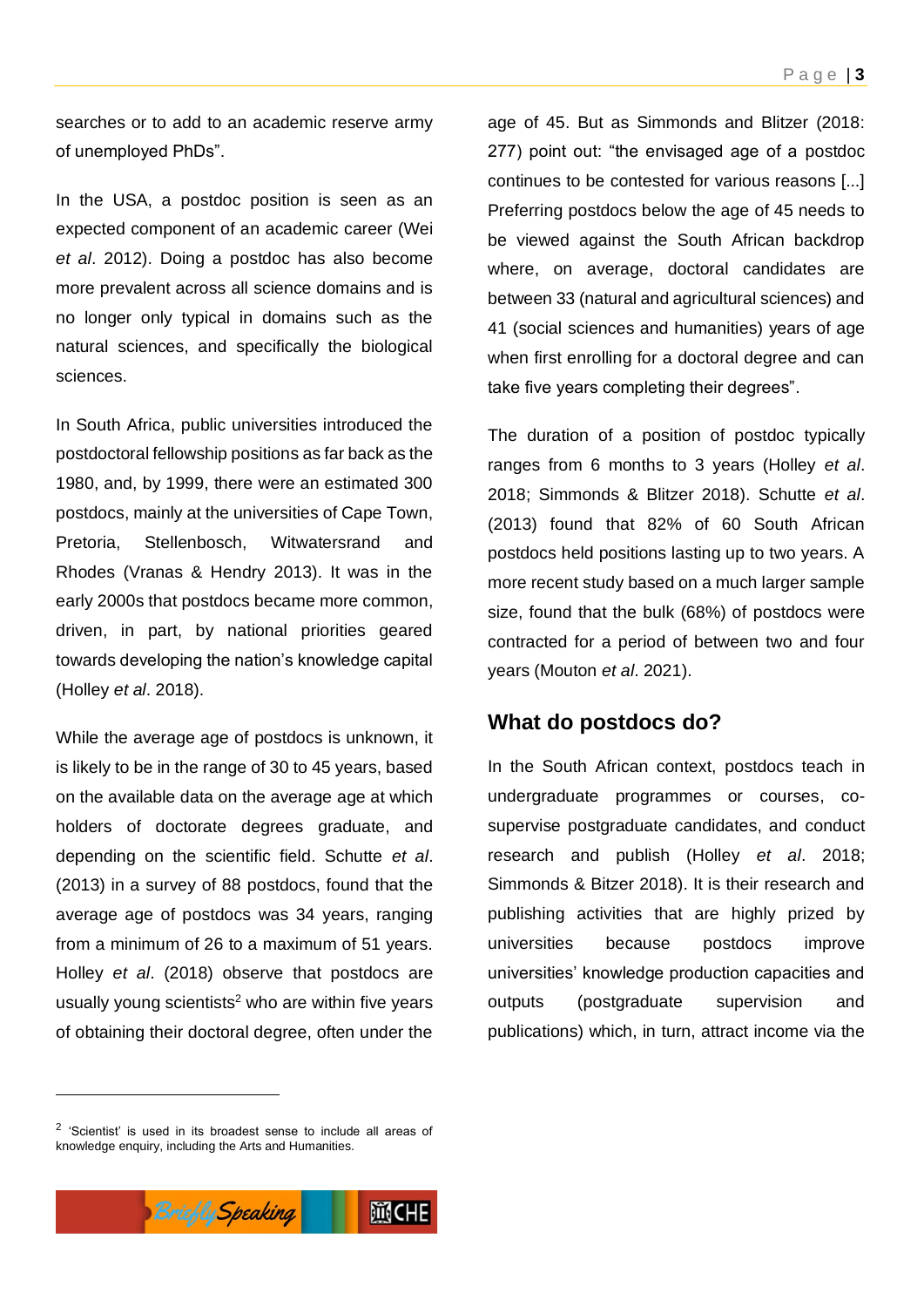DHET policy of recognising research outputs from universities by means of providing subsidy funding. In other words, producing postgraduates and accredited publications attract guaranteed government subsidy-income for universities. In South Africa, outside of the five 'research universities' the other twenty-one public universities struggle to consistently produce high levels of recognised research outputs in some fields, and therefore having postdocs whose contract often include a requirement to 'conduct research and publish in recognised journals' assists them to address their apparent weaknesses in this regard. South African postdocs spend on average 92% of their time performing research, compared with 55% in the case of doctoral students and 24% in the case of academic staff in the university system (CeSTII 2014, 2019 & 2021).

According to Cloete *et al*. (2015), some university departments require postdocs to produce a paper for each year spent as a postdoc, while others expect postdocs to produce four journal articles per year and to assist with PhD supervision. An analysis of selected institutional postdoc policies confirms that this is the case at one of the four universities analysed (see Table 1), while it is assumed that the requirement for a minimum number publications is set out in the memoranda of understanding between postdoc and host in the case of other universities.

Globally, postdocs have become an institutionalised feature of the university landscape. As McConnell *et al*. (2018: 1) write: "The postdoctoral community is an essential component of the academic and scientific workforce."

# **How many postdocs are there in South Africa?**

The only known publicly accessible source of data on postdocs in South Africa is the annual R&D Survey.<sup>3</sup> The data include headcounts, disaggregated by gender and nationality for selected years, and full-time equivalents as a percentage of headcounts. The data are reported in the various main and statistical reports produced by the Centre for Science, Technology and Innovation Indicators (CeSTII) at the Human Sciences Research Council (HSRC).

According to the R&D Survey, there were 357 postdocs at South African universities in 2004. By 2020, this number had increased to 2 867 postdocs (see Figure 1). Using data for 2019, this equates to one postdoc for every seven permanent academic staff, and an average of 110 postdocs per public university, although postdocs are unlikely to be distributed evenly across the 26 public universities. Stellenbosch University alone, for example, 'registered' 323 postdocs in 2022.

modules: students; staff; space; and postdocs. However, the postdoc data table is not publicly available on the DHET website.



<sup>&</sup>lt;sup>3</sup> According to a presentation made by DHET in 2014, the Higher Education Management Information System (HEMIS) consists of four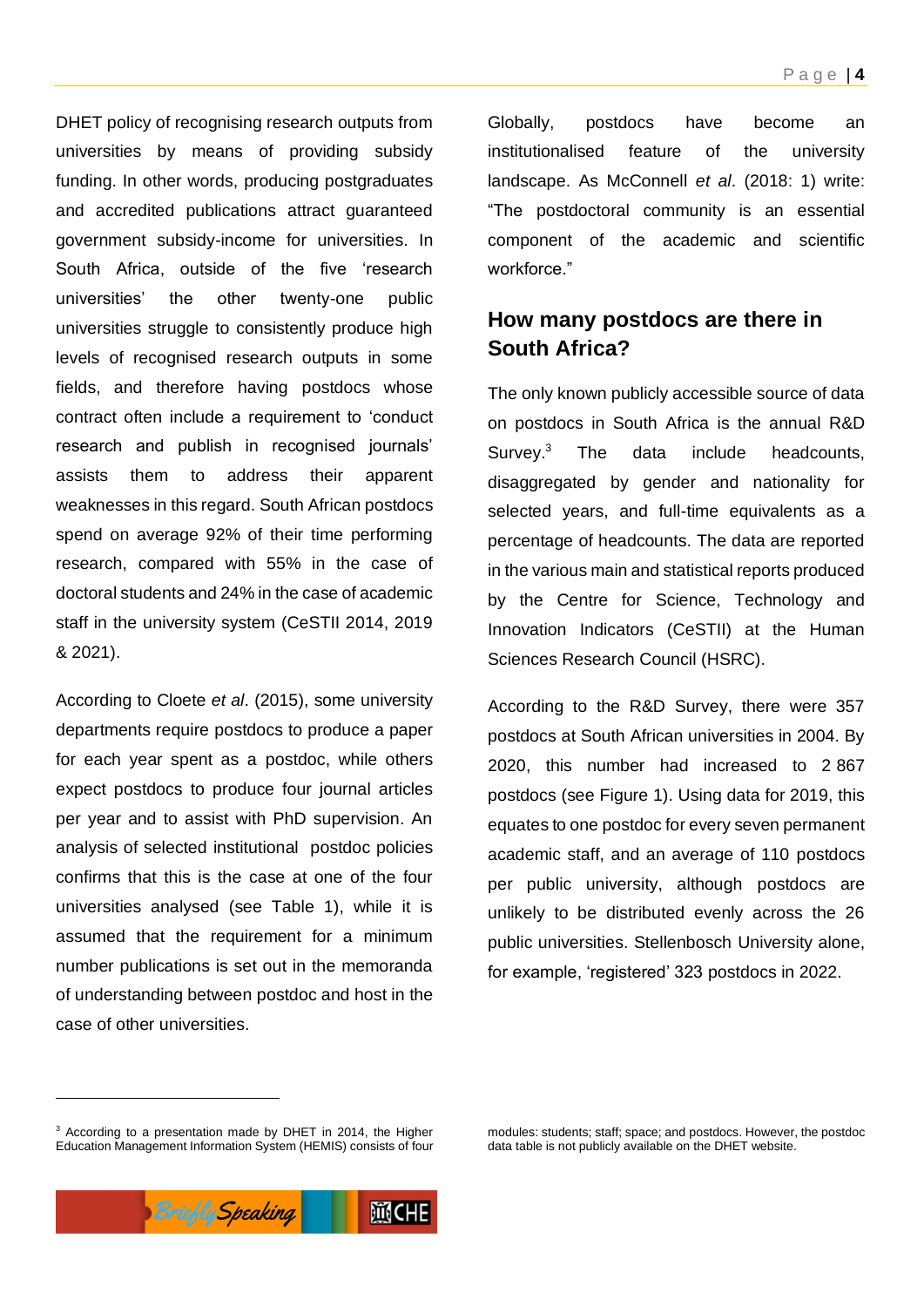

**Figure 1: Number of postdocs in South African universities (head-count, 2004-2020)**

Source: HSRC-CESTII, R&D Surveys

The data show that the proportion of postdocs who are South African citizens declined from 46% in 2012 to 39% in 2017 (CeSTII 2002-2020). In other words, South African nationals have traditionally only made up approximately half of the postdocs in the country, and the proportion of non-South African postdocs has been increasing since 2012. There has also been a general decrease in the proportion of male postdocs from 63% in 2004 to 58% in 2019 (CeSTII 2002-2020).

How do the number of postdocs in South Africa compare with what is known about the number of postdocs elsewhere? According to Duncan (cited in Woolston 2020d: 183), United Kingdom (UK) Research and Innovation, the leading funder of research in the United Kingdom, supports roughly 40 000 postdocs in UK universities. Approximately 690 000 postdocs were enrolled in the United States of America between 1985 and 2011, compared with approximately 105 000 postdocs in China during the same period (Kang 2013 as cited in Ahmed *et al*. 2015).

## **What does policy say about postdocs?**

According to McConnell *et al*. (2018:1) a "lack of data about [the postdoctoral] community has made it difficult to develop policies to address concerns about salaries, working conditions, diversity and career development, and to evaluate the impact of existing policies".

Nevertheless, policies and policy statements directly related to postdocs appear in several national policy documents. In fact, the need to increase levels of postdoctoral research in South Africa is widely recognised. For example, the National Plan for Higher Education (NPHE) (DoE 2001) asserts that there is a competitive edge to be derived from intensive postdoctoral training. As such, South Africa needs to improve on the quality and output of its postdocs to support national research, assist with equity goals and ensure that universities and the nation at large can meet global challenges (Vranas & Hendry 2013). While not making any direct reference to postdocs, the 2002 National Research and Development Strategy (Republic of South Africa 2002) identified the need for a new generation of scientists to respond to the challenge of an ageing productive scientific population. This had led to calls for "Strategic interventions are needed to reverse these trends in order to ensure correct positioning of the country for competing in the global research and innovation arena" (NRF 2021: 3).

The Education White Paper 3 (DHET 1997: 33) under the heading 'Research' drew attention to the

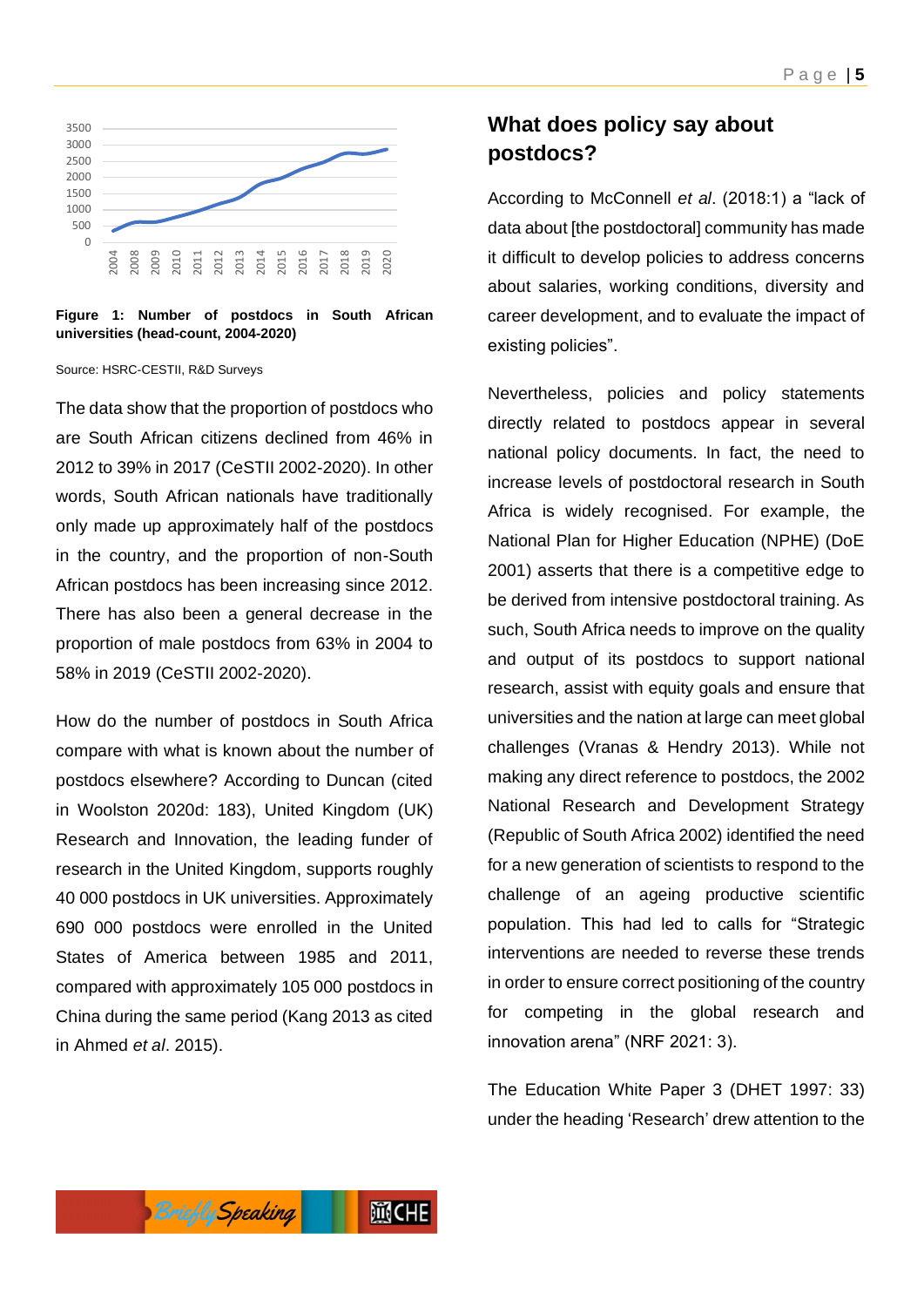importance of increased access of female students to postdoctoral positions as a means of increasing the pool of researchers and improving the demographic representation of staff in higher education. More recently, the 2013 White Paper for Post-School Education and Training (DHET 2013: 35) refers to postdoctoral fellows as being an important component of building the research capacity of the country's universities.

The 2018 White Paper on Science, Technology and Innovation (DST 2018) acknowledges the role of postdocs in research but focuses to a greater degree on the contribution of postdocs in alleviating bottlenecks in postgraduate supervision. The emphasis is clearly more on the mentoring role of postdocs: "postdoctoral fellows make an invaluable contribution to the research system by mentoring postgraduate students. The number of postdoctoral fellows … has generally increased, but their contribution has not been optimised because their status has not been defined. The DST and DHET will formalise a set of guidelines on how to optimise the contribution of postdoctoral fellows" (DST 2018: 62).

It is beyond the scope of this paper to provide a systematic analysis of all institutional policies specifically related to postdocs. Table 1 provides key information for four universities, two of which are, according to the DHET classification, traditional universities and two are comprehensive universities. These institutions were selected because they had publicly accessible policies or similar documents available on their websites.

**Table 1: Selected information from the postdoc policies of four South African universities**

|                      | <b>University of Cape Town</b>                                                                                                                          | University of Pretoria*                                                                                                                                                                                                                   | University of<br>Johannesburg                                                | Nelson Mandela<br>University**                                                                               |
|----------------------|---------------------------------------------------------------------------------------------------------------------------------------------------------|-------------------------------------------------------------------------------------------------------------------------------------------------------------------------------------------------------------------------------------------|------------------------------------------------------------------------------|--------------------------------------------------------------------------------------------------------------|
| <b>Definition</b>    | "A PDRF is not a student,<br>nor an employee, but is an<br>academic and professional<br>trainee, known as a<br>postdoctoral Research<br>Fellow [PDRF]." | "a young researcher<br>(generally up to 40 years of<br>age), with a doctorate, who<br>conducts research at a<br>university in collaboration<br>with a senior research<br>mentor in order to develop<br>his/her research<br>capabilities." | "as the context indicates"                                                   | None provided                                                                                                |
| Eligibility          | Within 5 years of obtaining<br>doctoral degree                                                                                                          | Within 5 years of obtaining<br>doctoral degree                                                                                                                                                                                            | Within 5 years of obtaining<br>doctoral degree; under the<br>age of 45 years | Within 5 years of obtaining<br>doctoral degree; under the<br>age of 45 years                                 |
| <b>Tenure</b>        | 1 year.<br>Maximum: 5 years<br>(no extension)                                                                                                           | 2 years (no extension)                                                                                                                                                                                                                    | 2 years (renewable).                                                         | 6 months $-1$ year.<br>Renewable to a maximum<br>of 2 years.                                                 |
| Remuneration         | Not specified                                                                                                                                           | Not specified                                                                                                                                                                                                                             | Not specified                                                                | R120,000 per annum plus<br>an amount negotiated with<br>the university to a maximum<br>of R200,000 per annum |
| <b>Contract type</b> | MoU                                                                                                                                                     | Grant-holder                                                                                                                                                                                                                              | Postdoctoral Research<br><b>Fellowship Agreement</b>                         | MoU                                                                                                          |

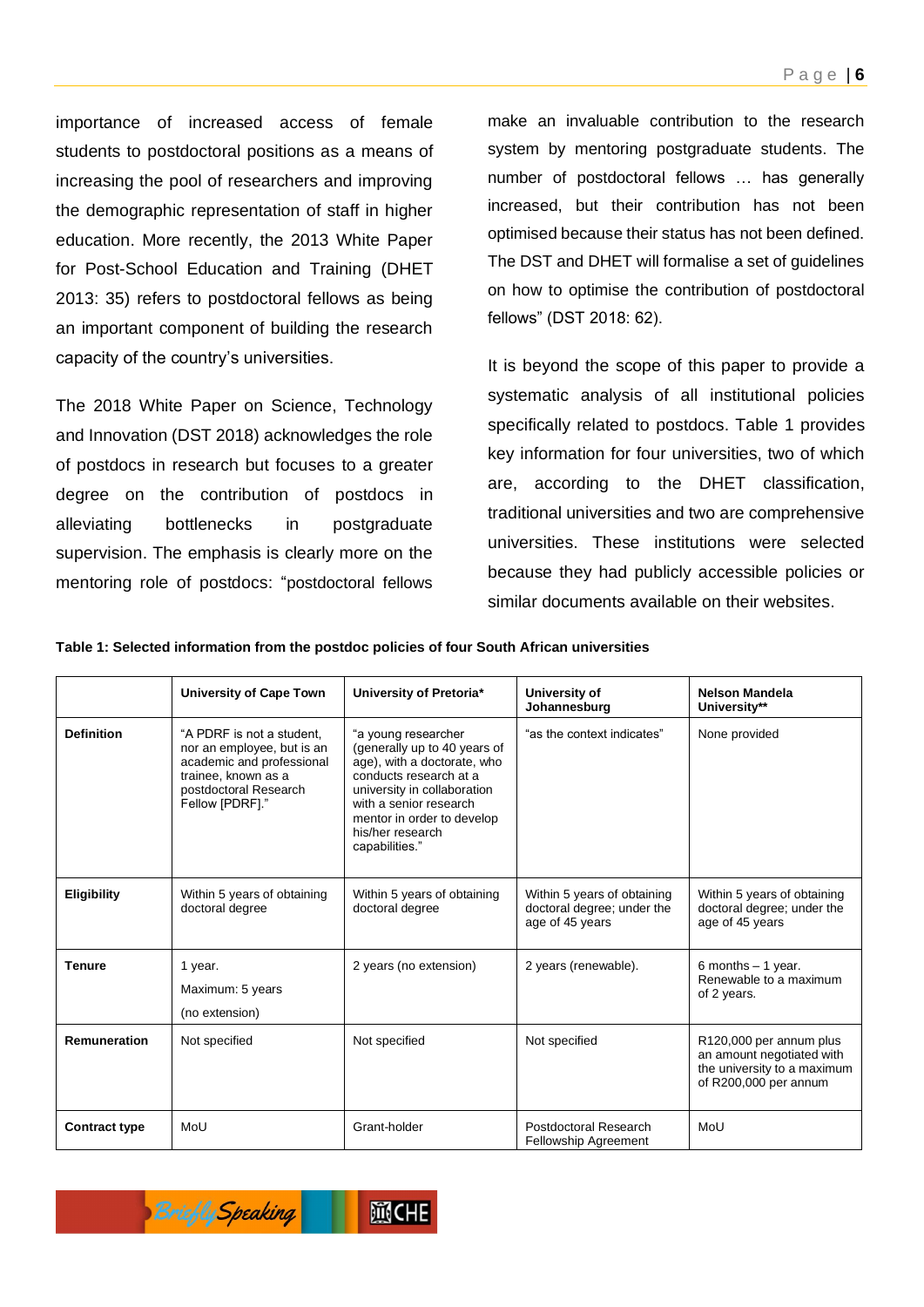| <b>Expected</b><br>publication<br>output | None specified. Presumably<br>as per MoU.        | None specified                                                                                         | 2 units over 2 years | None specified. Presumably<br>as per MoU.                                                           |
|------------------------------------------|--------------------------------------------------|--------------------------------------------------------------------------------------------------------|----------------------|-----------------------------------------------------------------------------------------------------|
| Administrative<br>unit                   | Postgraduate Centre and<br><b>Funding Office</b> | Fellowships<br>postdoctoral<br>Office.<br>Department<br>of<br>Research<br>Support<br>and<br>Innovation | Postgraduate School  | of Research<br>Department<br>Capacity Development and<br>Office<br>International<br>οf<br>Education |
| Last update                              | 2020                                             | 2015                                                                                                   | 2021                 | Unknown                                                                                             |

\* UP specifies two types of postdoc: postdoctoral Fellowships and Senior postdoctoral Fellowships. The information provided in the table is for the 'postdoctoral Fellowship.

\*\* NMU specifies three types of postdoc: Internal Council Funded NMU postdoctoral Fellowships; 'postdoctoral Fellowships Externally Funded; and Departmental postdoctoral Fellowships. The information provided in the table is for the Internal Council Funded NMU 'postdoctoral Fellowships. Information is from the NMMU postdoctoral Fellowship Guideline Document which makes reference to the NMMU postdoctoral Fellowship Policy, but this document could not be found online.

There is not much to draw on in terms on substantive policies related to the postdoc at the national and institutional levels. It does, however, seem apparent that recent national policy places emphasis on the transformational and mentoring contribution of postdocs to the national research system, while institutional policies (see Kerr 2020a) place greater emphasis on the research contribution of postdocs in terms of the production of knowledge and innovation.

### **How are postdocs funded?**

The National Research Foundation (NRF) funds three types of postdoctoral fellowship: (i) the freestanding postdoctoral fellowships, (ii) the innovation postdoctoral fellowships, and (iii) the scarce skills postdoctoral fellowships. The source of funds for the freestanding and innovation fellowships is the Department of Science and Innovation, while the source of funds for the scarce skills fellowships is the National Skills Fund through the Department of Higher Education and Training (NRF 2021).

The NRF funding framework directs that each university may submit a maximum of 30 applications from candidates who wish to pursue postdoctoral training. Applications are required to be aligned with the following equity targets: 80% South African citizens and permanent residents; 80% Black; and 55% female (NRF 2021: 5). The framework has raised questions about stifling the contribution of international postdocs, and particularly postdocs from the rest of Africa, to South Africa's science system and the country's development (Van Schalkwyk *et al*. 2021). In 2019, 395 of the 799 (or 49%) NRF-funded postdocs were South Africans (DST 2019a).

However, non-government funding (such as funding from industry or donor agencies) supports the majority of postdocs at South Africa's research-intensive public universities (Mothapo 2022). In 2001, the NRF funded approximately 40% of the postdocs in South Africa (*Holley et al*., 2019). Prozesky *et al*. (forthcoming) report that, from 2013 to 2020 the NRF funded an average of 34% of postdocs per annum, while in the most recent year, the NRF funded only 27% (780) of the

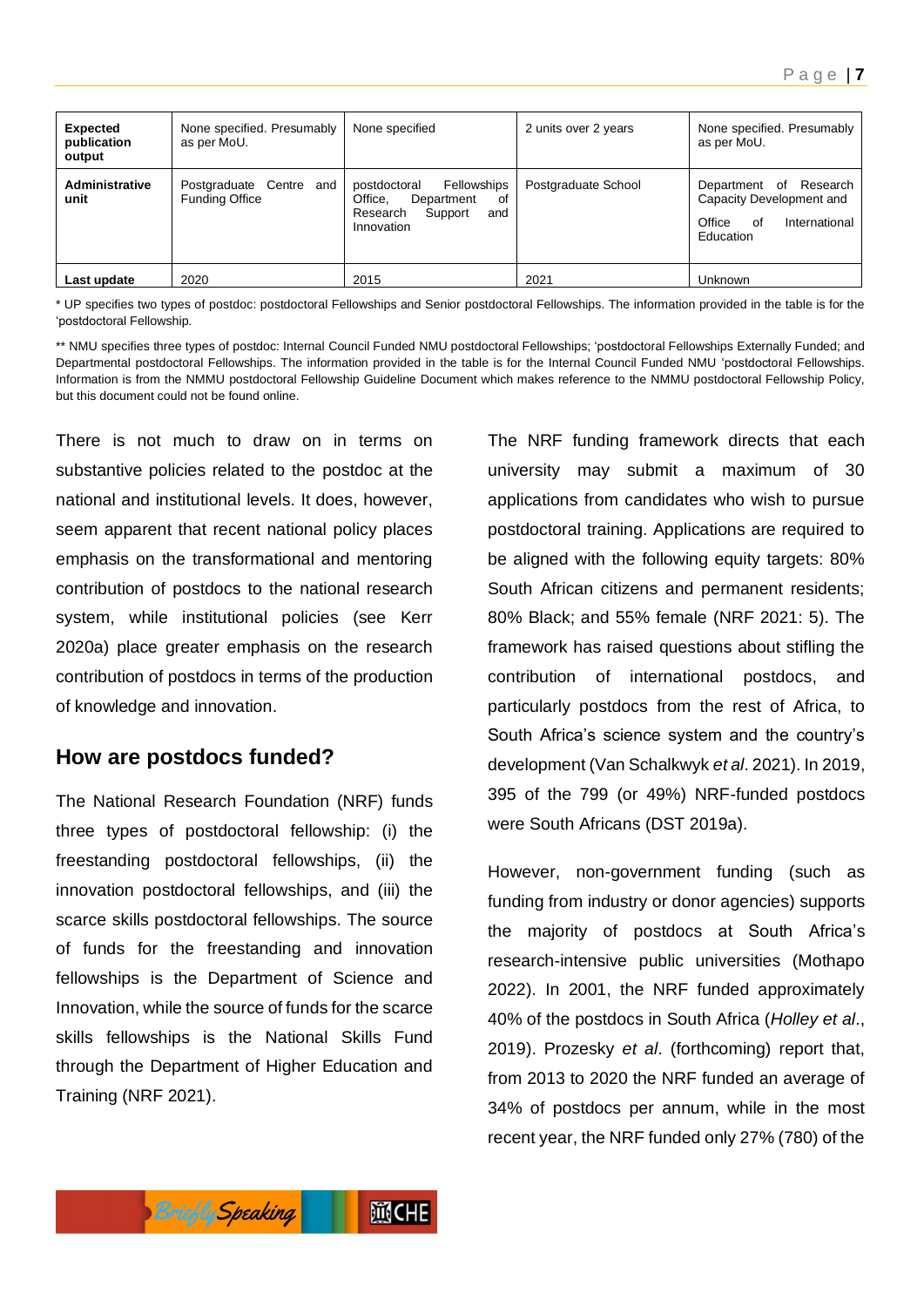2867 postdoctoral fellows in the higher education sector.

# **Terms of employment and remuneration**

New postdocs positions are advertised by universities as this is a requirement of the SARS Binding Class Ruling. postdocs generally apply directly to the host of the fellowship. They are retained by their universities as fellows who are recipient of bursaries; they are not registered as students nor are they offered staff contracts, whether on a temporary or permanent basis. The terms of the employment relationship between postdocs and their host institutions are set out in contracts or memoranda of understanding entered into between the postdoc and their host. As stated earlier, the term 'host' is used to refer to the academic mentor or supervisor of postdocs at a particular institution, for the duration of their fellowships.

The emoluments paid to postdocs are exempt from normal income tax on condition that all the SARS regulations regarding remuneration, as described in the SARS Binding Class Ruling issued in accordance with article 78(2) of the Tax Administration Act (No. 28 of 2011), are fully complied with. As contract 'staff', postdocs do not receive additional benefits such as a pension or health insurance. Given that the net emoluments of postdocs' are equivalent to their cost-toemployer, the financial status of postdocs could be regarded as advantageous for the host institution (Kerr 2020a, 2020b; Simmonds & Bitzer 2018).

The institutional benefits of the postdoc become more apparent when postdoc positions are externally funded, and when postdocs earn publication subsidies for their institutions. The exact quantum of this financial contribution is unknown. But if it is assumed that a postdoc publishes two single-authored journals articles per annum, then approximately R240,000 in publication subsidy income would accrue to the institution. Because postdocs are often funded by means of external funding, there are no direct costs against the publication income generated by postdocs, save for relatively low overhead costs.

In a 2020 global survey of more than 7 600 postdocs, the bulk of respondents (80%) reported gross annual earnings of USD30,000–49,999 (38%) or USD50,000–79,999 (42%) (Woolston 2020b). In current South Africa rand terms, 80% of postdocs therefore reported earning roughly between ZAR465,000 and ZAR1,2m per annum. Direct comparisons between remuneration levels in different countries are always difficult because of variations in the cost of living between countries and even between cities. In addition, the Nature survey reports pre-tax income whereas the compensation of postdocs in South Africa is exempt from tax. Nevertheless, using the NRF's approved postdoc remuneration for 2022, postdocs in South Africa can expect to earn between ZAR200,000 and ZAR265,000 per annum (NRF 2021). One university has set a minimum for postdoc remuneration of ZAR200,000 per annum and this amount is reviewed annually. There is a push at the same university for minimum of ZAR400,000 which will

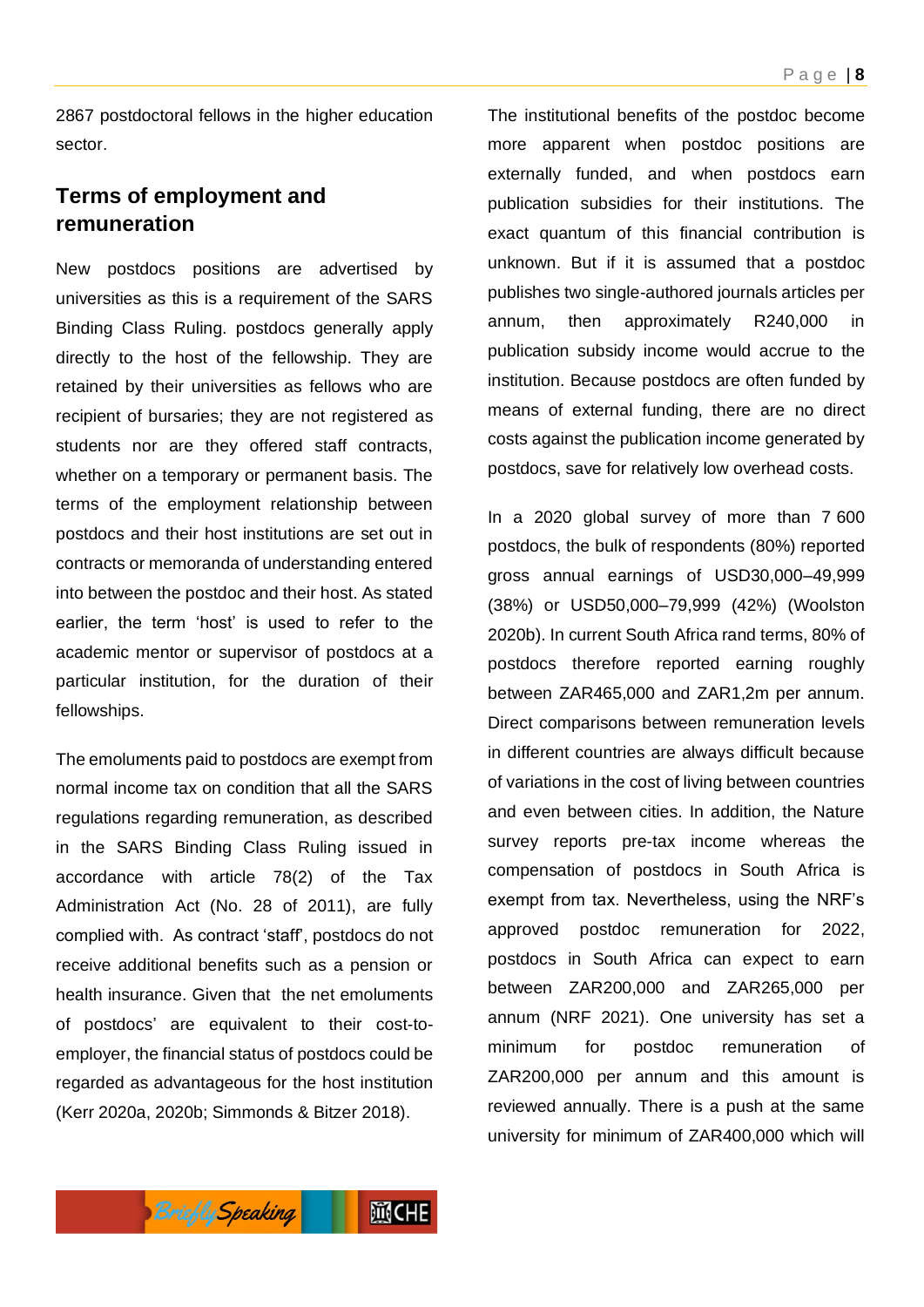fall under the tax exemption, and any additional remuneration above the minimum amount to be subject to income tax. Four postdocs at the same university earn more than ZAR900,000 per annum.

postdocs are permitted to provide additional services to their host universities for which they are entitled to be remunerated. Where postdocs earn remuneration for services rendered in addition to their 'postdoctoral research, their services may not exceed 12 hours per month and their additional remuneration is subject to employees' tax (SARS 2010).

# **What are the most common challenges faced by postdocs?**

Khan and Ginther (2017: 90) aver that "During the past two decades, official bodies have raised concerns about the working conditions, long hours, lack of benefits, and forced geographic mobility faced by postdocs, as well as the effects of postdoc jobs on families" (see also OECD 2021).

Two common challenges for postdocs are career instability and status – postdocs do not feel that their fellowship is a form of rite of passage into fulltime employment (whether in academia or elsewhere) (Holley *et al*. 2018). Half of the respondents to a global Nature survey of 'postdoctoral researchers were considering leaving academia (Nature 2020).

Outside of the academy, few know or understand what a postdoc is (Mothapo 2021, 2022). The

consequences of this lack of knowledge is not trivial. postdocs report how they struggle to access finance to buy property or a car, to provide surety when renting accommodation or when applying for out a cell phone contract or an internet connection. Without employment contracts or payslips, most banks and companies still treat postdocs as highrisk students.

Being neither students nor staff, postdocs occupy a liminal space. In fact, postdocs have been described as being part of the "research precariat" — those who work in positions with little job security, poor compensation and an unclear path to a permanent post (OECD 2021; Woolston 2020b).

#### **What happens to postdocs?**

While institutional policies regard the postdoc as a temporary position, there is also the expectation that at least some postdocs will draw on their experience of academic life and enter academia on a more permanent basis. If this is indeed the case, one would expect to see a steady or increasing number of junior lecturers and lecturers in relation to the number of postdocs. A less desirable outcome from a career advancement perspective would be an increase in postdocs and a declining number of permanent junior staff, suggesting that postdocs are part of a growing trend to 'casualise' the academic workforce (Kerr 2020a; Rosella et al. 2018). Figure 2 confirms this latter scenario at the system level.

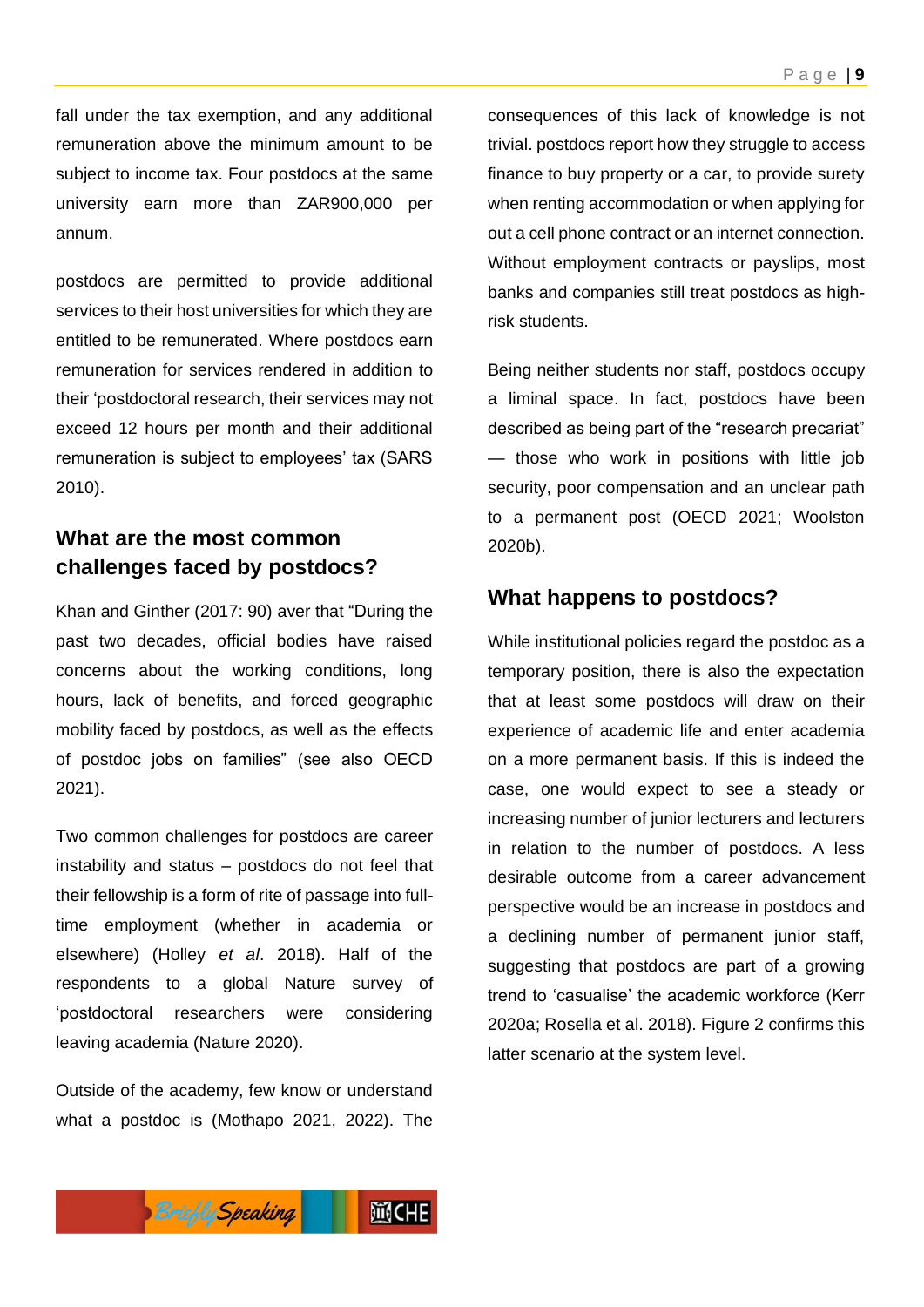

Source : R&D Surveys (CeSTII 2002-2021); Bunting et al. (2021)

#### **Figure 2: postdocs and permanent junior academic staff in South African higher education**

According to some observers, an oversupply of 'postdoctoral scholars relative to available faculty positions has led to calls for better assessment of career outcomes (Silva *et al*. 2016:1; see also Sauermann & Roach, 2016:663; Gibbs *et al*. 2015:1). A recent survey of 1 238 postdocs (Mouton *et al*. 2021) showed that 74% of postdocs surveyed were employed, 21% still a 'postdoctoral fellowship, and 4% were not economically active.

Qualitative research by Simmonds and Bitzer (2018:285) found that a trademark of the South African postdoctoral fellows they studied are the "struggles [they] endured in establishing permanent employment", leading them to turn the postdoc into a career, "at the expense of their careers that remain in limbo". More recent survey data show that 33% of postdocs held more than one consecutive postdoc position (Mouton *et al*. 2021). This supports growing concerns about 'serial postdocs', also described as the 'permadoc phenomenon' in academia.

## **Conclusion**

Information is one of the levers government has at its disposal to fulfil its design, implementation and



In parallel with improved data gathering and analysis, greater sensitivity and consistency need to be practised in the nomenclature used to refer to postdocs. This may seem trivial, but it is not without consequence. Referring to postdocs as students, for example, not only undervalues their qualifications and contributions, but may place them in weak positions when applying for credit or entering into housing, vehicle or communicationrelated contracts.

Finally, a national postdoc forum is recommended to enable the sharing of experiences across institutions and as a first step towards developing a more complete understanding of the postdoc as a relatively new type of knowledge worker in the South African higher education system. Such a

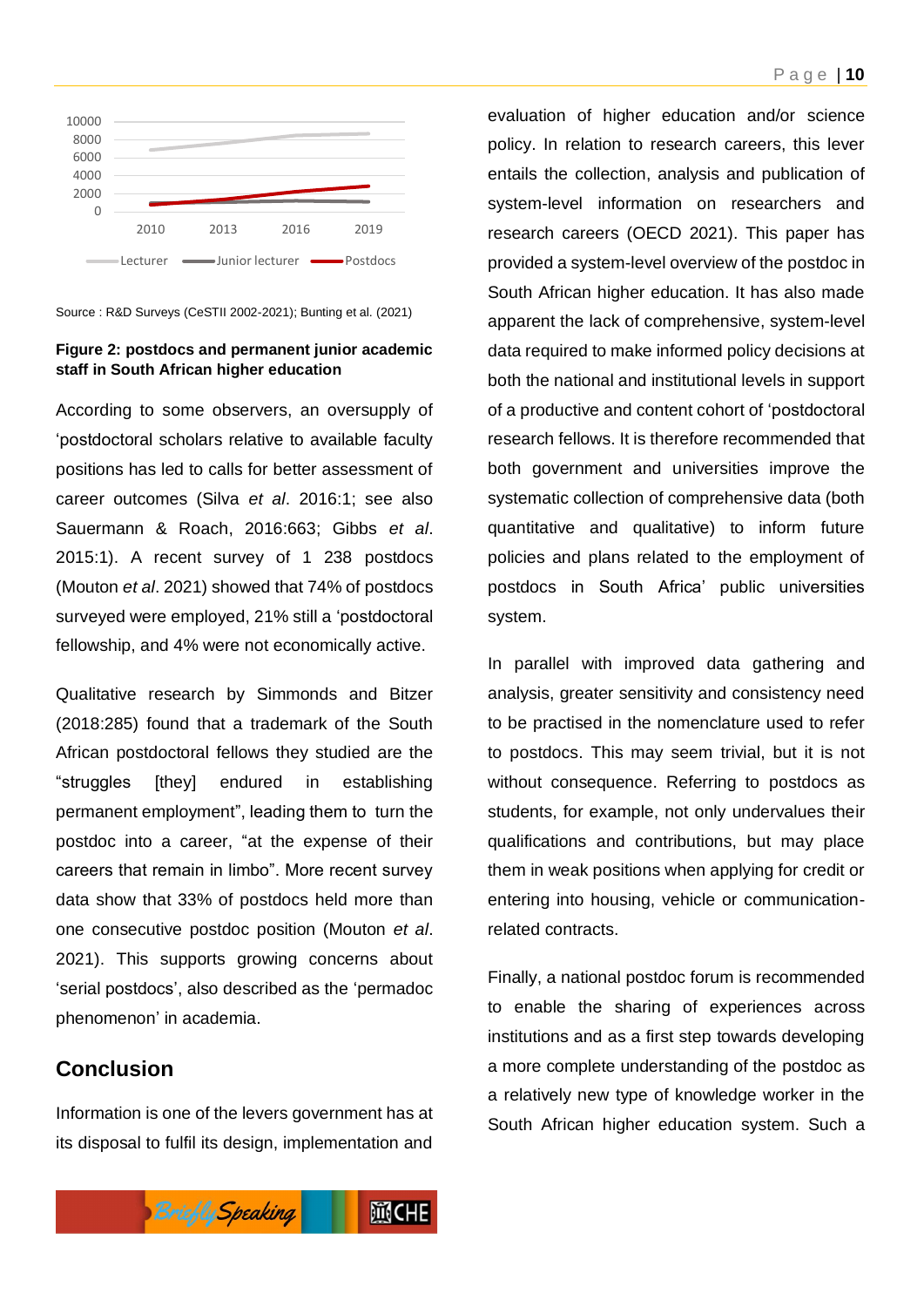forum should work towards improving the conditions of employment for postdocs and provide greater clarity on the expected career pathways of postdocs *vis-à-vis* the university sector, commensurate with the contribution of postdocs to the country's universities.

#### **References**

- Ahmed, M.Z., Plotkin, D. Qiu, B-L. & Kawahara, A.Y. (2015). Postdocs in science: a comparison between China and the United States. *Professional Biologist*, 65(11):1088–1095.
- Bozzon, R., Murgia, A. & Poggio, B. (2018). Gender and precarious careers in academia and research: macro, meso and micro perspectives. In: Murgia, A. & Poggio, B., *Gender and Precarious Research Careers: A Comparative Analysis*. Abingdon: Routledge. pp. 15-49.
- Bunting I, Cloete N & Van Schalkwyk F (2021). *Analyses of Academic Staffing at South Africa's Public Universities*. SciSTIP.
- Centre for Science, Technology and Innovation Indicators (CeSTII) (2002-2021). *South African Research and Development Survey Statistical Reports*. [http://www.hsrc.ac.za/en/departments/CeSTii/re](http://www.hsrc.ac.za/en/departments/CeSTii/reports-cestii) [ports-cestii](http://www.hsrc.ac.za/en/departments/CeSTii/reports-cestii)
- Cloete, N., Mouton, J. & Sheppard, C. (2015). *Doctoral Education in South Africa: Policy, Discourse and Data*. Cape Town: African Minds. [https://www.africanminds.co.za/doctoral](https://www.africanminds.co.za/doctoral-education-in-south-africa/)[education-in-south-africa/](https://www.africanminds.co.za/doctoral-education-in-south-africa/)
- Department of Higher Education and Training (DHET) (2018). The demographic profile of instructional/research professional staff at public universities in South Africa, and staff

development initiatives that are being implemented by the Department of Higher Education and Training to transform it. Pretoria: DHET.

- Department of Higher Education and Training (DHET) (2015). Staffing South Africa's universities framework: A comprehensive, transformative approach to developing future generations of academics and building staff capacity. Pretoria: DHET
- Department of Higher Education and Training (DHET) (2013). *White Paper on Post-School Education and Training*. Pretoria: DHET.
- Department of Higher Education and Training (DHET) (2010) Report on the Stakeholder Summit on Higher Education Transformation – called by the Minister of Higher Education and Training, Dr Blade Nzimande, 22-23 April 2010. Pretoria: DHET.
- Department of Science and Innovation (DSI) (2020). Annual Report 2019–2020 [Online]. https://www.dst.gov.za/index.php/resourcecenter/annual-reports/3216-annual-report-2019- 2021
- Drennan, R. & Morris, L. (2021). Postdoctoral fellowships: The power of peer teaching. *University World News*, 16 September. [https://www.universityworldnews.com/post.php?](https://www.universityworldnews.com/post.php?story=20210913111209753) [story=20210913111209753](https://www.universityworldnews.com/post.php?story=20210913111209753)
- Gibbs, K.D., McGready, J. & Griffin, K. (2015). Career development among American biomedical postdocs. *CBE—Life Sciences Education*, 14(ar44):1–12.
- Hammet, D. (2012). Tales from the road: reflections on power and disciplining within the academe.

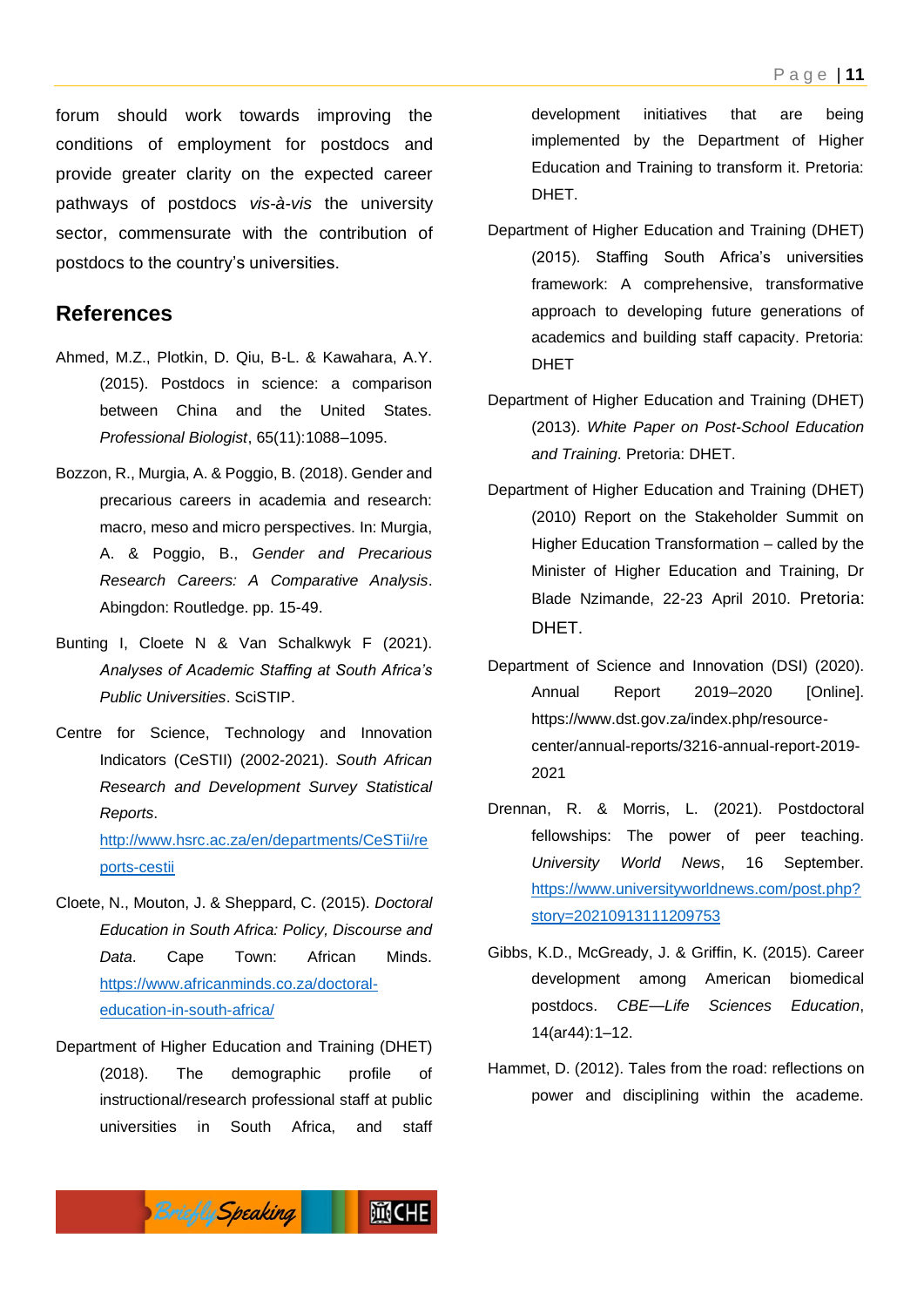*Environment and Planning A*, 44:445–457. doi:10.1068/a44326

- Holley, K., Kuzhabekova, A., Osbaldiston, N., Cannizzo, F., Mauri, C. et al. (2018). Global perspectives on the postdoctoral scholar experience. In Jaeger, A.J. & Dinin, A.J. (eds.), *The postdoc Landscape: The Invisible Scholars*. London: Academic Press. 203–226. https://doi.org/10.1016/B978-0-12-813169- 5.00009-4
- Kerr, P. (2020a). postdoctoral fellowships and the economics of promises. *Mail & Guardian*, 7 December. [https://www.pressreader.com/south](https://www.pressreader.com/south-africa/mail-guardian/20201127/281930250537686)[africa/mail](https://www.pressreader.com/south-africa/mail-guardian/20201127/281930250537686)[guardian/20201127/281930250537686](https://www.pressreader.com/south-africa/mail-guardian/20201127/281930250537686)
- Kerr, P. (2020b). Perverse incentives for universities are wasting the skills and work of postdoctoral fellows. *Mail & Guardian*, 31 May. [https://mg.co.za/education/2020-05-31](https://mg.co.za/education/2020-05-31-perverse-incentives-for-universities-are-wasting-the-skills-and-work-of-postdoctoral-fellows/) [perverse-incentives-for-universities-are-wasting](https://mg.co.za/education/2020-05-31-perverse-incentives-for-universities-are-wasting-the-skills-and-work-of-postdoctoral-fellows/)[the-skills-and-work-of-postdoctoral-fellows/](https://mg.co.za/education/2020-05-31-perverse-incentives-for-universities-are-wasting-the-skills-and-work-of-postdoctoral-fellows/)
- Khan, S. & Ginther, D.K. (2017). The impact of postdoctoral training on early careers in biomedicine. *Nature Biotechnology*, 35:90–94.
- Khuluvhe, M., Netshifhefhe, E., Ganyaupfu, E. & Negogogo, V. (2021). Post-school education and training monitor report: Macro-indicator trends 2021. Pretoria DHET
- Lin, E.S. & Chiu, S-Y. (2016). Does holding a postdoctoral position bring benefits for advancing to academia? *Research in Higher Education*, 57:335–362.
- McConnell, S.C., Westerman, E.L., Pierre, J.F., Heckler, E.J. & Schwartz, N.B. (2018). United States National postdoc Survey results and the interaction of gender, career choice and mentor impact. *eLife*, 7:e40189.
- Milojevic, S., Radicchi, F. & Walsh, J.P. (2019). Changing demographics of scientific careers: The rise of the temporary workforce. *Proceedings of the National Academy of Sciences*, 116(4): 1457–1476.
- Mothapo, P.N. (2021). Improving the plight of the postdoc during COVID and beyond. University World News. 7 October. [https://www.universityworldnews.com/post.php?](https://www.universityworldnews.com/post.php?story=20211004153510765) [story=20211004153510765](https://www.universityworldnews.com/post.php?story=20211004153510765)

Mothapo, P.N. (2022). Interview, 8 February.

- Mouton, J., Van Lill, M., Prozesky, H., Bailey, T., Duncan, M. et al. (2021). A Cross-sectoral PhD Tracer Study. Report commissioned by the Water Research Commission. Stellenbosch: **SciSTIP**
- National Research Foundation (NRF) (2021). Freestanding, Innovation and Scarce Skills postdoctoral Fellowships: Framework. Pretoria: NRF.
- Nature. (2020). postdocs in crisis: science cannot risk losing the next generation. *Nature*, 585(7824):160–160. [https://www.nature.com/articles/d41586-020-](https://www.nature.com/articles/d41586-020-02541-9) [02541-9](https://www.nature.com/articles/d41586-020-02541-9)
- OECD (2021). Reducing the precarity of academic research careers. *OECD Science, Technology and Industry Policy Papers*, 20 May, No. 113. [https://read.oecd.org/10.1787/0f8bd468](https://read.oecd.org/10.1787/0f8bd468-en?format=pdf) [en?format=pdf](https://read.oecd.org/10.1787/0f8bd468-en?format=pdf)
- Prozesky, H., Van Vill, M. & Kumar, P. (2022). Policies and initiatives to promote career options for doctoral and postdoctoral scientists: Country note for South Africa Presented to the Global Science Forum of the Organisation for Economic Co-operation and Development.

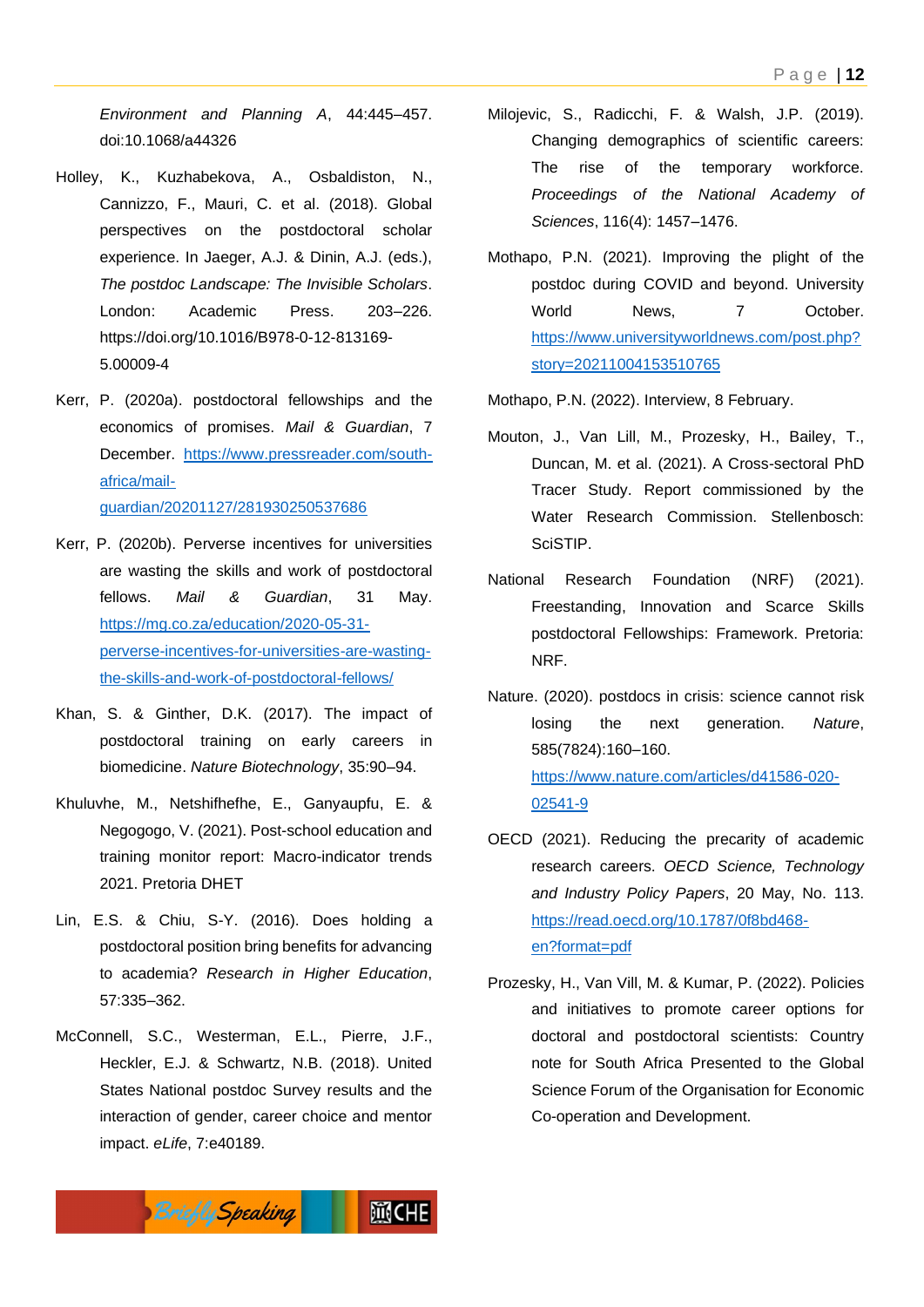- Republic of South Africa (2002). *South Africa's National Research and Development Strategy*. Pretoria: Government of the Republic of South Africa.
- Sauermann, H. & Roach, M. (2016). Why pursue the postdoc path? *Science*, 352(6286):663–664.
- Schutte, A.E., Wright, C.Y., Langdon, G., Lochner, C. & Myers, B. (2013). The research experience of young scientists in South Africa. Pretoria: South African Young Academy of Science.
- Silva, E.A., Des Jarlais, C., Lindstaedt, B., Rotman, E. & Watkins, E.S. (2016). Tracking career outcomes for postdoctoral scholars: a call to action. *PloS Biology*, 14(5):e1002458.
- Simmonds, S. & Bitzer, E. (2018). The career trajectories of postdocs in their journeys of becoming researchers. In Du Preez, P. & Simmonds, S. (eds.), *A Scholarship of Doctoral Education: On Becoming a Researcher*. SUN PReSS. 273–293.
- South African Revenue Service (SARS) (2010) Binding class ruling: Higher education South Africa. Letter addressed to Price Water House Coopers, 26 January (reference no. 2009500246).
- Stage, A.K. (2019). Are national university systems becoming more alike? Long-term developments in staff composition across five countries. *Policy Reviews in Higher Education*, 4(1), 68–104. 10.1080/23322969.2019.1702088
- Stage, A.K. & Aagaard, K. (2020). National policies as drivers of organizational change in universities: A string of reinforcing reforms. *Quantitative Science Studies,* 1(2): 849–871. [https://doi.org/10.1162/qss\\_a\\_00046](https://doi.org/10.1162/qss_a_00046)
- Stellenbosch University (2017). Policy document: postdoctoral research fellow at Stellenbosch University. POL-2017-001.
- Van Benthem, K., Adi, M.N., Corkery, C.T., Inoue, J. & Jadavji, N.M. (2020). The changing postdoc and key predictors of satisfaction with professional training. *Studies in Graduate and postdoctoral Education*, 11(1):123–142.
- Van Schalkwyk, F., Cloete, N. & Van Lill, M. (2021). Brain circuity: The case of South Africa as a hub for doctoral education. *South African Journal of Science* 117(9/10), Art. #10674. <https://doi.org/10.17159/sajs.2021/10674>
- Vranas, L. & Hendry, J. (2013). Discovering the postdoctoral sector at UCT with a view to improving the PDRF experience. South African Journal of Higher Education, 27(2):454–473.
- Wei, T.E., Levin, V. & Sabik, L.M. (2012). A referral is worth a thousand ads: job search methods and scientist outcomes in the market for postdoctoral scholars. Science and Public Policy, 39:60–73.
- Woolston, C. (2020a). Pandemic darkens postdocs' work and career hopes. *Nature*, 585(7824):309– 312.
- Woolston, C. (2020b). Postdoc survey reveals disenchantment with working life. *Nature*, 587(7834):505–508.
- Woolston, C. (2020c). Postdocs under pressure: "Can I even do this anymore?" *Nature*, 587(7835):698– 692.
- Woolston, C. (2020d). Uncertain prospects for postdoctoral researchers. *Nature*, 588(7836):181–184.